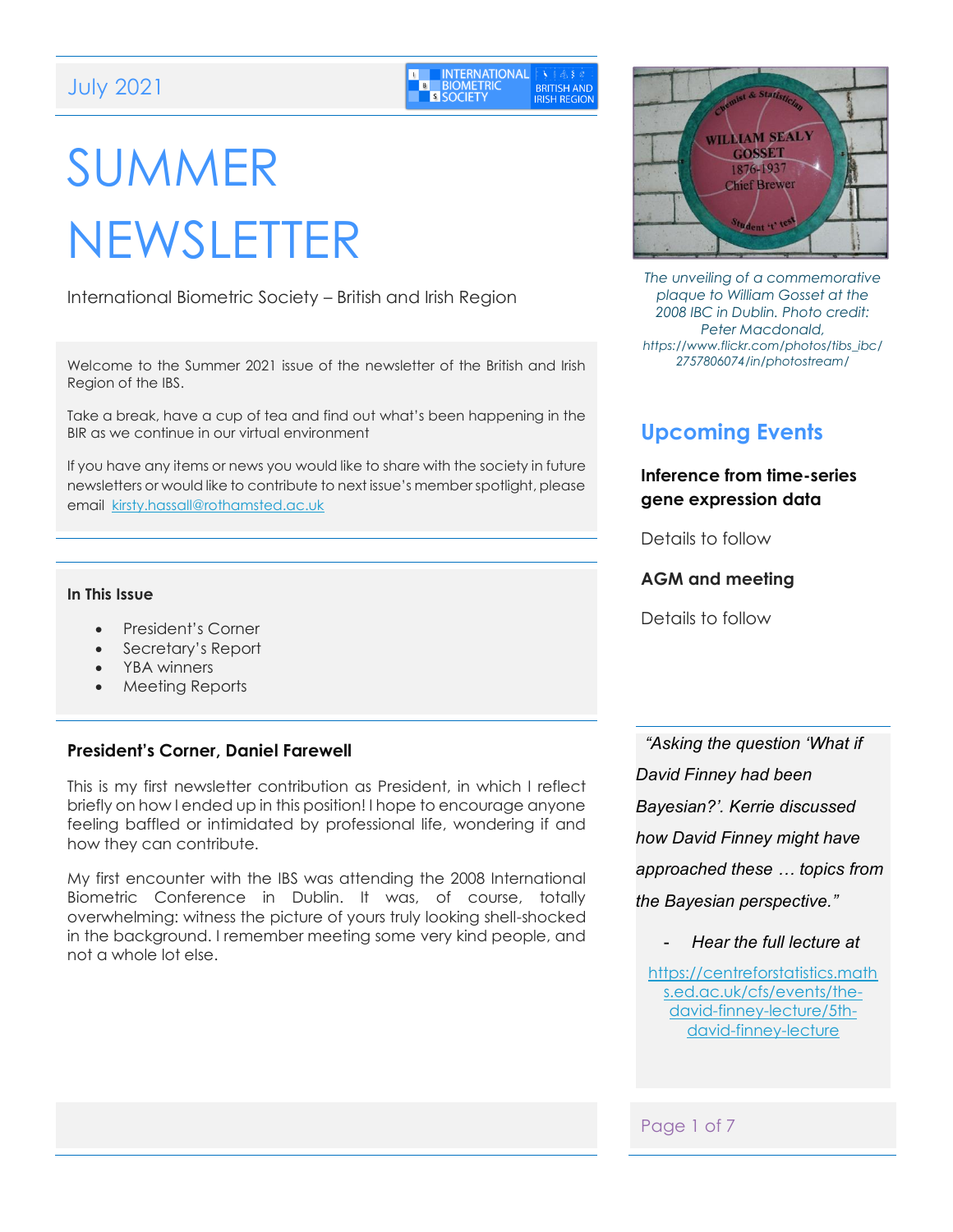

As with so many things in life, I became a member of the International Biometric Society because someone invited me -- James Carpenter asked if I would join the committee for the British & Irish Region. My first few committee meetings were confusing, and it took me a while to work out what we actually did: mainly, organise scientific meetings and support younger members through grants and awards. I was a little awed by the committee members, and this is my point: eventually I wasn't, and then was able to learn and contribute more meaningfully.

A highlight of my time on the BIR committee was helping to organise the 41st anniversary celebration of David Cox's "Regression models and life-tables" (1972). The meeting was truly excellent, though my chairing of the event was not: I introduced my PhD supervisor, Robin Henderson, as a "yes man" (I was meaning "like Jim Carrey in that movie, in a good way", but soon learned the phrase has another meaning), and closed the session by inviting the audience to please "spank our theakers". Again, my mistakes did not seem to preclude me continuing to help out.

I remained on the BIR committee via a stint on IBS's Representative Council, where I learned two important lessons. First, our international society is incredibly diverse, geographically and in every other way. Second, there are real, practical things we can do to support IBS regions with fewer resources. This includes submitting articles for the society's publications, whereby journal revenue can be channelled into IBS development activities.

Which brings me to today. Because you have done so at every point to date, I am confident that you will continue to bear with me as I find my feet in this role. My hope is that our society can continue to be a place to make mistakes (hopefully not too many!), learn together and in particular to support the development of all our younger members towards "senior" jobs such as this! After all, as the tagline to my favourite movie of all time (Dave) goes: "In a [society] where anybody can become President, anybody just did."



### **Regional News**

#### **[Call for](#page-2-0) Nominations for BIR committee members**

email Rachel McCrea at

[R.S.McCrea@kent.ac.uk](mailto:R.S.McCrea@kent.ac.uk)

#### **Welcome to our new President**



Daniel is a Reader in Statistics at Cardiff University. He enjoys thinking about problems in longitudinal data analysis, causal inference, and missing data.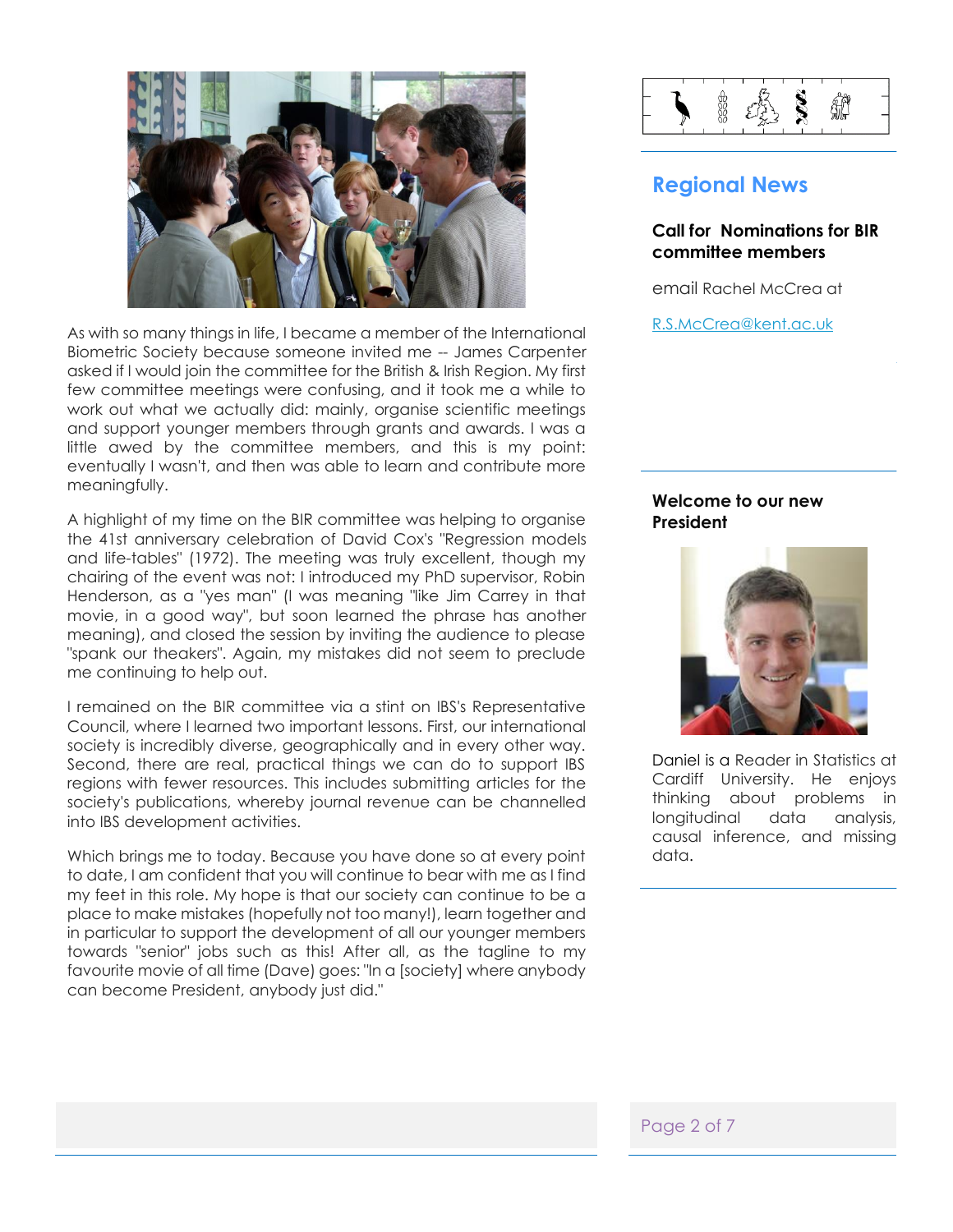#### **Secretary's Report, Rachel McCrea**

I have to be honest that when I was writing my Secretary's report last spring I had not envisaged that a year later we would still primarily be working from home. However, the transition to online meetings and events has brought with it some added benefits, although I have to say I am really looking forward to meeting everyone in person again!

This last year has seen some very enjoyable meetings being run remotely by the BIR and it is pleasing to see the very large attendance numbers at the meeting due to the ease with which people can join when not having to travel. This is an important attraction of online meetings and going forward as a society we will need to think about what role virtual meetings have.

As always, it was very enjoyable receiving the nominations for the Young Biometrician Award, seeing such high quality work being completed by early career researchers and the esteem with which they are regarded by their nominators.

This will be my final year as Secretary for the BIR but I have thoroughly enjoyed the role and I look forward to attending future BIR events.

#### <span id="page-2-0"></span>**The Young Biometrician Award**

The 2021 Young Biometrician Awards have been won by Hélène Ruffieux of the MRC Biostatistics Unit, Cambridge University, for her paper "A global-local approach for detecting hotspots in multipleresponse regression" (The Annals of Applied Statistics, 2020), and by Richard Glennie of the Centre for Research into Ecological and Environmental Modelling at the University of St Andrews, for his paper "Open population maximum likelihood spatial capture‐recapture" published in Biometrics (2019). This is the first time this award has been tied, and shared by two individuals.

The panel of judges felt Richard's paper represented a very considerable step forward for capture-recapture models in both theory and implementation. By reframing the spatial capturerecapture problem in terms of hidden Markov models, the paper offers important and novel insights into sources of variation and bias. The authors explained modelling and inference exceptionally clearly, and demonstrated the power of their approach in a fascinating and challenging analysis of jaguar abundance in Belize.

Hélène's paper offered a mathematically impressive, tractable analytic approximation to Bayesian inference in the difficult, highdimensional problem of hotspot detection in statistical genetics, and demonstrated clear improvements over existing approaches. The work combines novel methodological contributions in both model specification and inference, and the judges expressed their admiration for the paper's combination of technical sophistication and practical utility.

# **José Pinheiro to be new Goodbye to our Secretary**



Rachel has done an amazing job as Secretary of the BIR for the last 4 years, keeping things running just as they should. On behalf of the committee, we extend our immense thanks and gratitude.

Page 3 of 7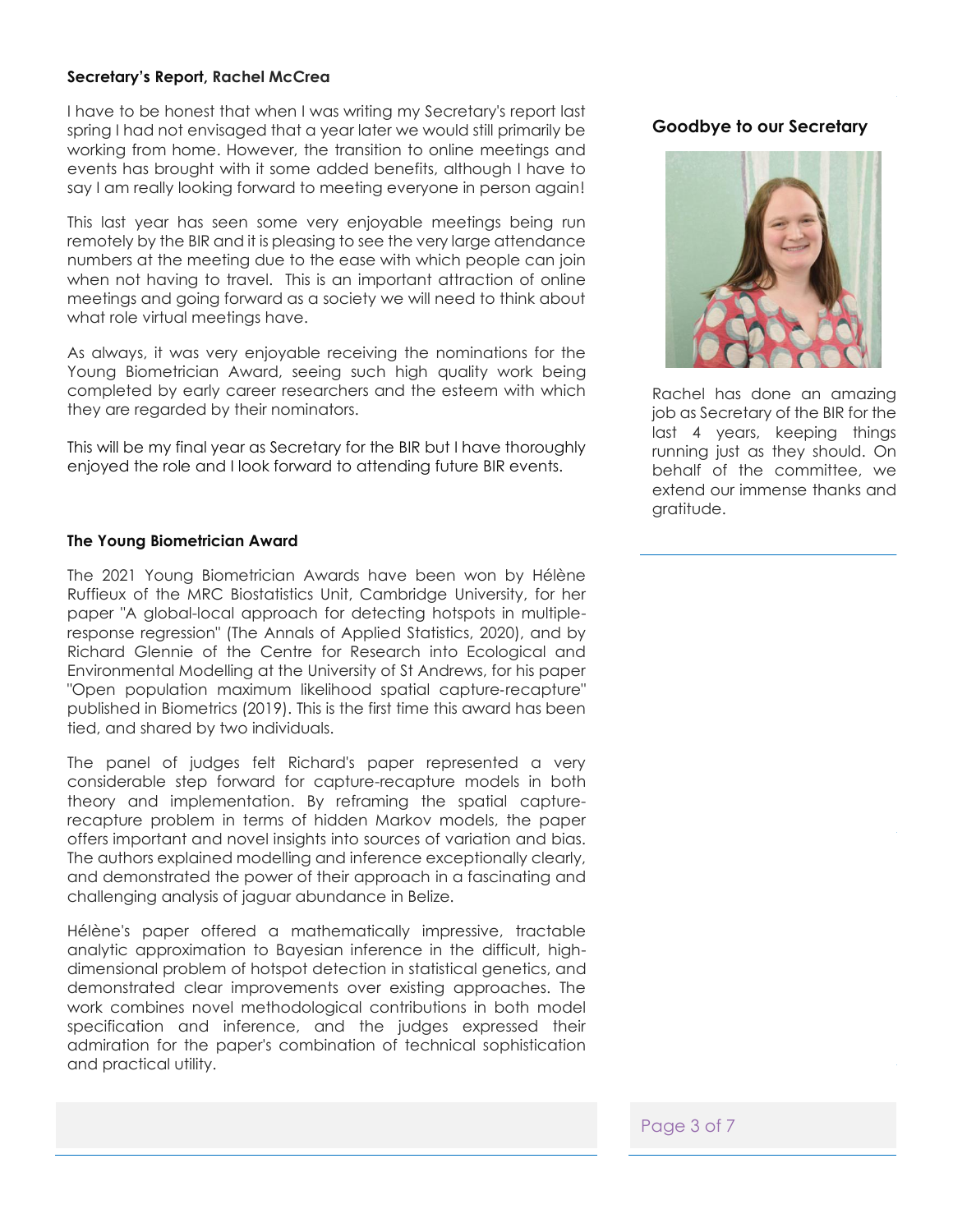The judges also gave an honourable mention to Théo Michelot of the Centre for Research into Ecological and Environmental Modelling, University of St Andrews, for his paper "Inference in MCMC step selection models" (Biometrics, 2019). Théo's paper offered an elegant analogy between habitat selection models and Markov chain Monte Carlo approaches, and an accomplished translation of this big idea into the details of zebra habitat modelling that provided new understanding to this field.

The judges this year were Andrew Mead (Rothamsted Research, representing the Fisher Memorial Trust), Daniel Farewell (Cardiff University, representing the British & Irish Region of the International Biometric Society), and Kerrie Mengersen (Queensland University of Technology, and this year's international judge). The judges were delighted with the high quality of all the entries received. The future of biometry remains very bright!

#### **The 5th David Finney Lecture, Nicole Augustin**

The annual meeting was co-organised by the Centre for Statistics within the University of Edinburgh, hosted by the International Centre for Mathematical Sciences (ICMS) and sponsored by the IBS-BIR.

The 5th Annual David Finney Lecture was given by Professor Kerrie Mengerson and entitled 'Crikey - it's a Bayesian!'. Kerrie Mengerson is Distinguished Professor in Statistics at Queensland University of Technology in Brisbane, Australia. Bayesian statistics is now an established tool of trade for an applied statistician or data scientist. However, there are many open challenges in Bayesian modelling and analysis, which are often inspired by challenging real-world problems. Kerrie Mengersen discussed a suite of environmental and biological problems that required the building of better Bayesian tools to address increasingly sophisticated insights. David Finney was one of the first to publish on experimental design, bioassay, drug safety, statistical computing and genetics. Asking the question 'What if David Finney had been Bayesian?'. Kerrie discussed how David Finney might have approached these five topics from the Bayesian perspective. She did this by presenting a range of statistical challenges from the Antarctic to the Amazon, and from water to wellness based on her work with many different collaborators. The tools included spatio-temporal models, nonparametrics, latent variable constructs and Bayesian network analyses. The talk ended with two quotes: 'I think that an appreciation of variability ought to be part of a general education' (Finney) and 'If we do one thing, and if we achieve one ambition, it will be to instil in everyone a knowledge of the power of data and how to wield it' (Mengersen).

The talk was given virtually and attracted audience of over 200 people watching live via Zoom followed by a lively discussion. A recording of the presentation is available at

[https://centreforstatistics.maths.ed.ac.uk/cfs/events/the-david](https://centreforstatistics.maths.ed.ac.uk/cfs/events/the-david-finney-lecture/5th-david-finney-lecture)[finney-lecture/5th-david-finney-lecture](https://centreforstatistics.maths.ed.ac.uk/cfs/events/the-david-finney-lecture/5th-david-finney-lecture)



## **International News**

#### **IBC 2022 – Call for Contributed Oral & Poster Abstracts**

[https://www.biometricsociety.or](https://www.biometricsociety.org/meetings/conferences/ibc2022) [g/meetings/conferences/ibc20](https://www.biometricsociety.org/meetings/conferences/ibc2022) [22](https://www.biometricsociety.org/meetings/conferences/ibc2022)

#### **IBC 2022 to be held in Riga, Latvia**

July 10-15, 2022

Radisson Blu Latvija Conference & Spa Hotel,

**[Join](#page-2-0) the IBS Members Community**  [www.biometricsociety.org](http://www.biometricsociety.org/)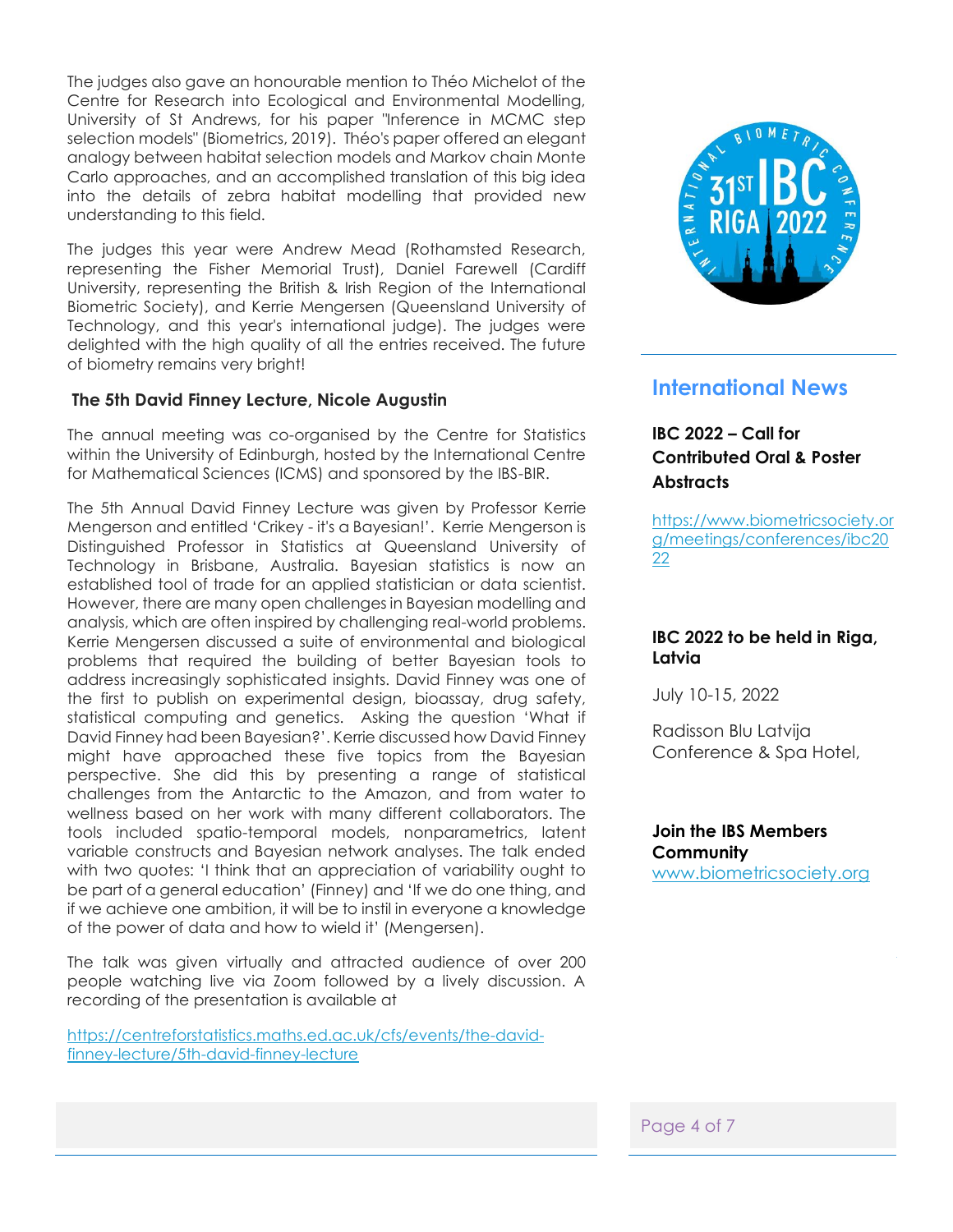#### **Meeting and Workshop on Advanced Topics in Spatial Sampling, Kirsty Hassall**

A series of events on the topic of advanced spatial sampling was held on the 24th March 2021. The day was split into two parts with the morning dedicated to a workshop on Spatial sampling: some principles and practicalities and was run by Professor Murray Lark and the afternoon dedicated to a series of three webinars by Professor Janine Illian, Dr Peter Henrys and Dr Eleni Matechou. Both events were run online using zoom and with great participation. We had a sell-out of 31 participants to the morning workshop and around 58 attendees to the free afternoon webinars.

The morning workshop focussed on three principles, sampling to estimate the mean, sampling to predict (i.e. to map) and sampling to investigate spatial variability. Murray took participants through these different approaches highlighting that very different sampling strategies are needed to address each objective. The course was highly interactive with the ability to follow examples in R and to work through practicals after each section. Participants asked questions throughout and showed great engagement. Attendees came from a broad geographical spread – a clear advantage of the virtual framework.

The first speaker of the afternoon was Janine Illian (University of Glasgow) whose talk was entitled Spatial modelling – a focus on sampling and observation processes. With some fantastic photographic props Janine introduced some of the key aspects that need to be considered in ecological modelling, and by association the sampling needed to obtain data. These include, the spatial scale, landscape features and domains, interactions between species and of course the practicalities of measurement. All of these introduce some constraints on the observation process which was introduced as an operation of the underlying point process to create a thinned point process. Janine went on to describe how the package inlabru allows users to implement such observation processes and use the underlying inla framework for inference. A number of examples were used to demonstrate this approach including predicting the reestablishment of cranes in the UK and modelling orang-utan conservation in Borneo.

Peter Henrys (Centre of Ecology and Hydrology) gave the second talk entitled Monitoring the status, trends and impacts on vegetation at national scales: current practices and designs for the future. Pete's talk focussed on the challenges of designing long-term monitoring studies due to the many different objectives from different stakeholders some of which are not even known at the start of the survey. Increasingly, multiple sources of data are available to tackle similar questions, and so the second half of the talk focussed on different methodologies for combining such data and the link with the observation model, a theme continued from the first talk. A critical warning was issued that in some cases, combining data has detrimental impacts on the estimation when correlation is present. The final part of the talk touched on adaptive designs and how these can

**Balance and spread** 



Murray's workshop covered the ideas of Balance and Spread in designing spatial sampling schemes with covariates



Photo taken from Janine's presentation covering the different aspects of ecological modelling



Pete's presentation included aspects of the long-term monitoring program, the countryside survey, conceived in the 1970s

#### Page 5 of 7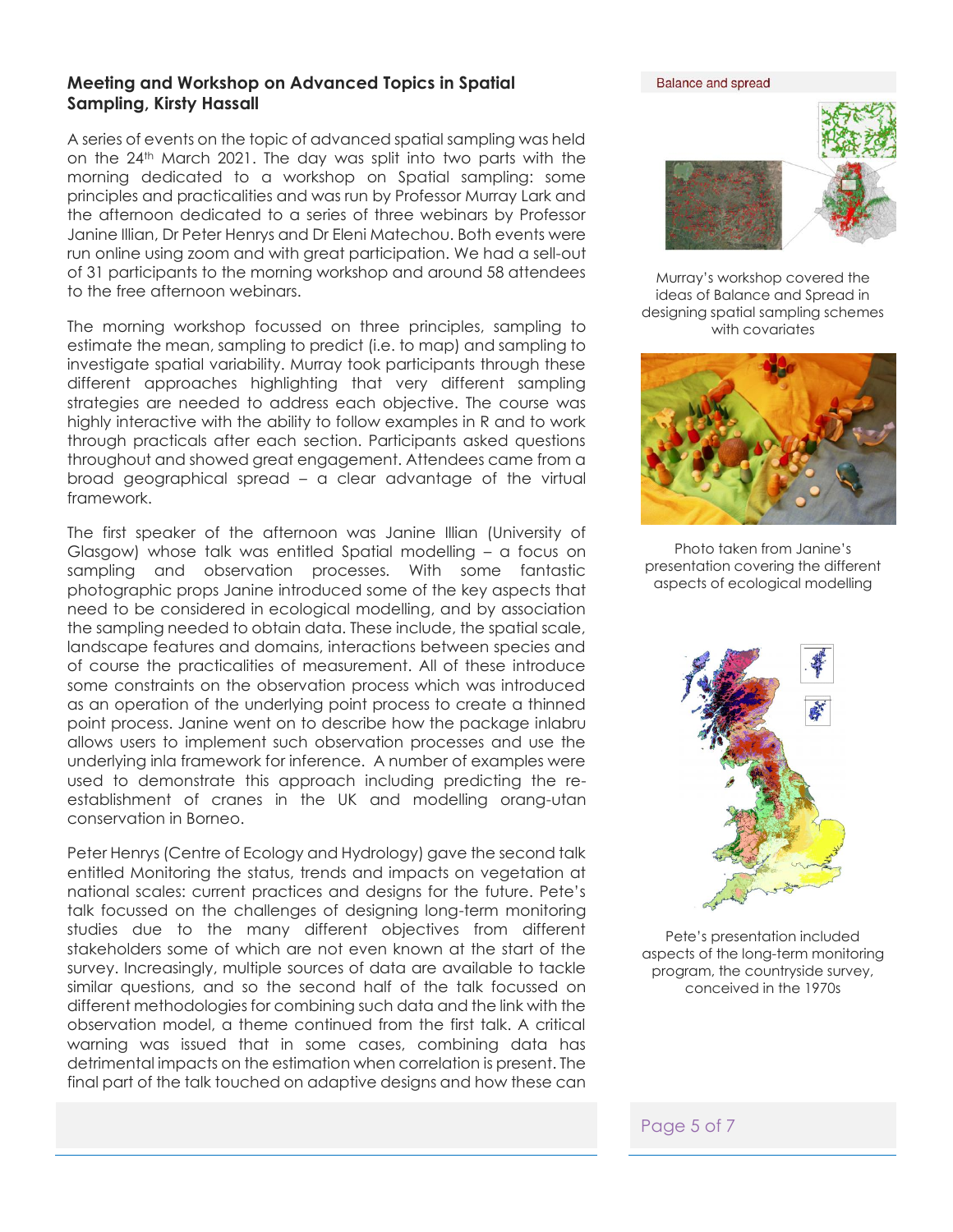help the general framework for national monitoring, but of course the issue of multiple or ill-defined objectives remain.

The final speaker of the afternoon was Eleni Matechou (University of Kent) with her talk, How to walk the BeeWalk: modelling bumblebee citizen science data. Eleni's talk introduced a citizen science project aimed at quantifying the abundance of bumble bee species throughout the UK. Interestingly, volunteers needed to be able to identify bees of different castes in order to construct a phenological model of the bee lifecycle. The resulting data were incredibly sparse limiting the ability to model things spatially due to quite complex observational processes. Despite this, Eleni showed how they have been successful in modelling the temporal dynamics of the bee lifecycle and how this varies year-to-year and in different species. The modelling is openly available on an R shiny app for users to explore. Discussions concentrated on how the spatial aspect could be incorporated generating new ideas for future research.

All speakers gave fantastic talks with good cross-links between the talks. There were questions after all talks which stimulated some good discussions and opportunities for new collaborations. All in all, a successful event.

#### **Channel Network Conference, Anestis Touloumis**

The 8th Channel Network Conference, a biennial conference organised jointly by the British-Irish, France, Belgium, and Netherlands IBS regions, was held from 7th to 9th of April. This year the French region was expected to host the conference in Paris but due to the global COVID-19 pandemic, the local organizing committee decided to offer a fully virtual conference.

The first day began with three short courses that run in parallel (Practical Deep Learning with R, Co-data Learning in High Dimensional Prediction Problems, and Non-parametric Bayesian Methods for Classification). The opening ceremony of the conference was held in the afternoon and Professor Jeanine Houwing-Duistermaat gave the first of the two keynote presentations illustrating how statistical science can benefit the integrated analysis of omics data. The keynote talk was followed by the first three contributed sessions which covered topics in survival analysis, high-dimensional and functional data analysis, and multivariate data analysis. The first day closed with very interesting poster session accompanied with a 5-minute lightning presentation per poster. The presentations were very impressive and the visualisations employed by the participants were outstanding. The poster presentation was awarded to Rebecca Marion. A highlight of the poster session was that four undergraduate students from Institut Agro - Agrocampus Ouest (Lea Pautrel, Rindra Ranaivomanana, Emma Rouault) received an honorable mention for their work.

There were two invited sessions on the second day of the conference; one in the morning on Data Integration and one in the afternoon on



The humble bumblebee featuring in Eleni's citizen science presentation